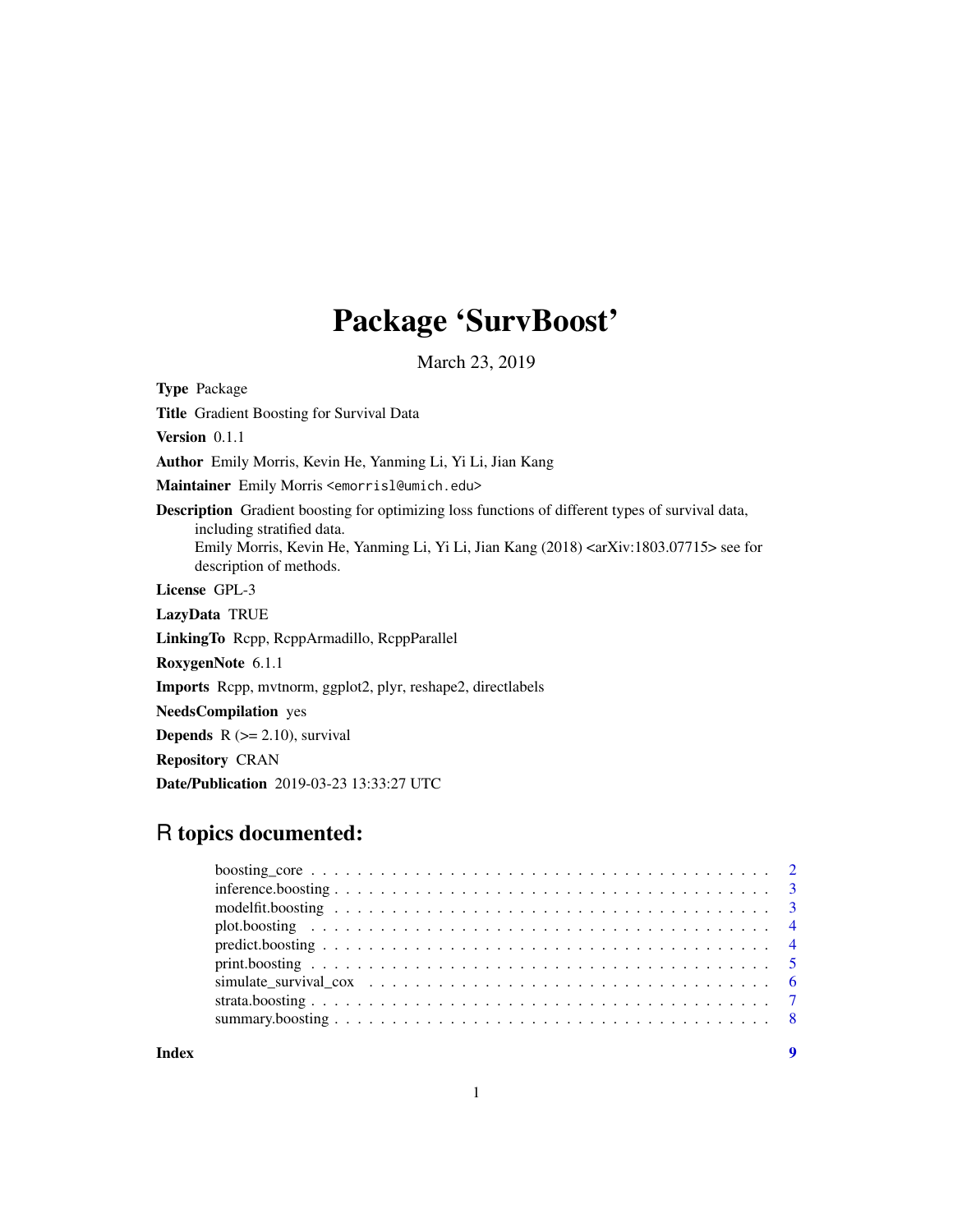<span id="page-1-0"></span>

#### Description

This function allows you to use gradient boosting for variable selection.

# Usage

```
boosting_core(formula, data, rate, control = 500,
  control_method = NULL, control_parameter = NULL,
  censoring_type = "right")
```
# Arguments

| formula           | a formula object with a response value using the Surv function.                                                                                                                                |
|-------------------|------------------------------------------------------------------------------------------------------------------------------------------------------------------------------------------------|
| data              | a data frame containing all variables specified in the formula.                                                                                                                                |
| rate              | the desired update rate used in the boosting algorithm.                                                                                                                                        |
| control           | an integer used as the number of iterations of the boosting algorithm. Default<br>value is 500.                                                                                                |
|                   | control_method specifies stopping method, options include: cv, num_selected, likelihood, BIC,<br>AIC. Default is NULL, which will use a fixed number of iterations as specified<br>by control. |
| control_parameter |                                                                                                                                                                                                |
|                   | provides the parameter needed for each corresponding control_method option.                                                                                                                    |

censoring\_type currently only right censoring is implemented.

#### Value

a list containing the vector of coefficients (beta), variable selection matrix that contains the coefficients at each iteration (selection\_df), the number of boosting iterations (mstop), and other stopping criteria if applicable to selected method.

```
data <- simulate_survival_cox(true_beta=c(1,1,1,1,1,0,0,0,0,0))
formula <- as.formula("Surv(time,delta) ~ strata(strata_idx) + V1 + V2 +
V3 + V4 + V5 + V6 + V7 + V8 + V9 + V10" )
boosting_core(formula, data, rate=0.1, control=500)
boosting_core(formula, data, rate=0.1, control_method="num_selected", control_parameter=5)
```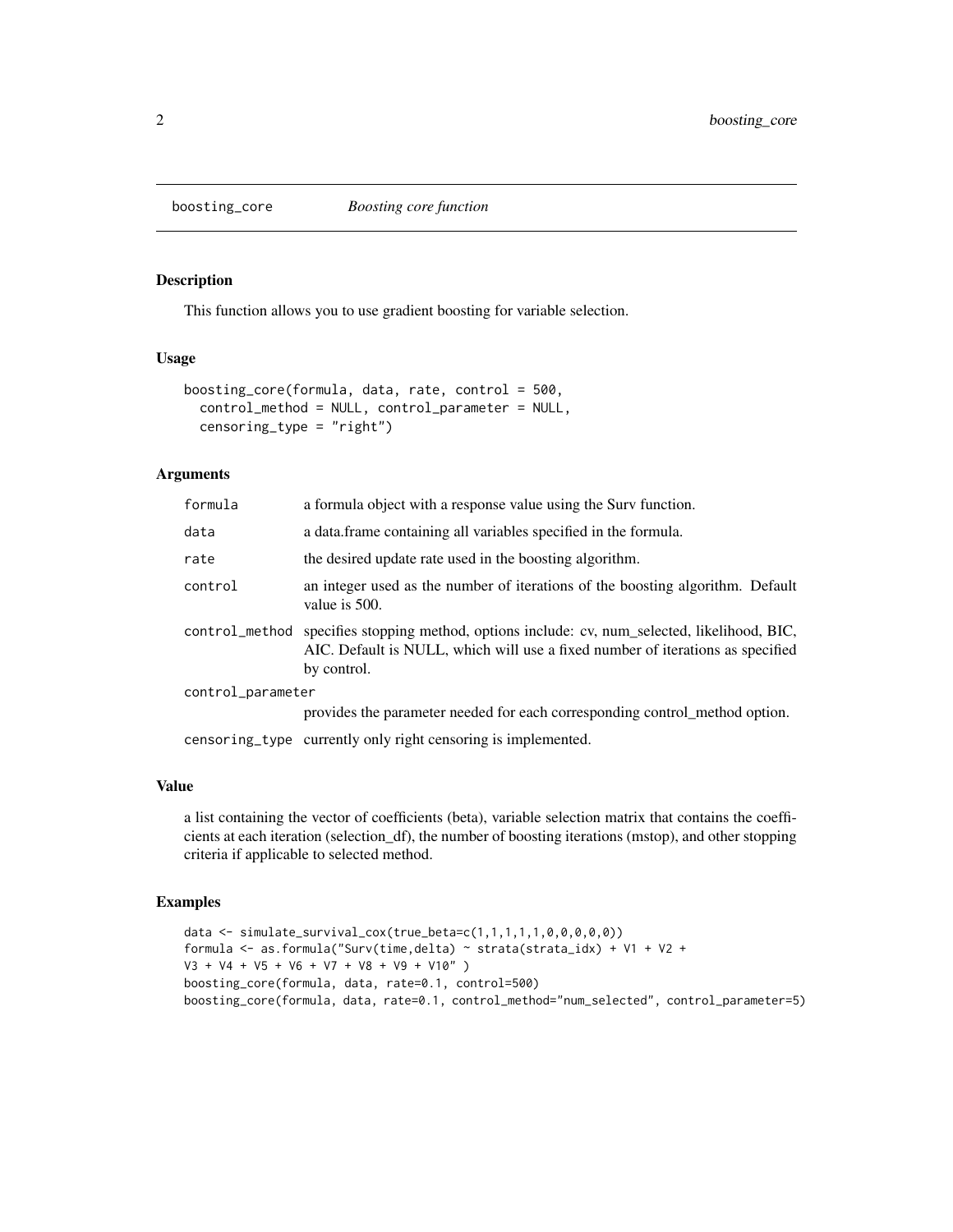<span id="page-2-0"></span>inference.boosting *Boosting inference function*

#### **Description**

This function provides post selection inference.

#### Usage

```
inference.boosting(x)
```
#### Arguments

x output from boosting\_core function.

### Examples

```
data \leq simulate_survival_cox(true_beta=c(1,1,1,1,1,0,0,0,0,0))
formula <- as.formula("Surv(time,delta) ~ strata(strata_idx) + V1 + V2 +
V3 + V4 + V5 + V6 + V7 + V8 + V9 + V10" )
boosting.output <- boosting_core(formula, data, rate=0.1, control=500)
inference.boosting(boosting.output)
```
modelfit.boosting *Boosting model fit function*

# Description

This function provides details of the model fit from the boosting\_core function.

#### Usage

modelfit.boosting(x, all\_beta = NULL)

#### Arguments

|          | output from boosting_core function.                                              |
|----------|----------------------------------------------------------------------------------|
| all beta | default value is FALSE. If this is set to TRUE the coefficient estimates for all |
|          | the parameters will be printed.                                                  |

```
data <- simulate_survival_cox(true_beta=c(1,1,1,1,1,0,0,0,0,0))
formula <- as.formula("Surv(time,delta) ~ strata(strata_idx) + V1 + V2 +
V3 + V4 + V5 + V6 + V7 + V8 + V9 + V10" )
boosting.output <- boosting_core(formula, data, rate=0.1, control=500)
modelfit.boosting(boosting.output)
```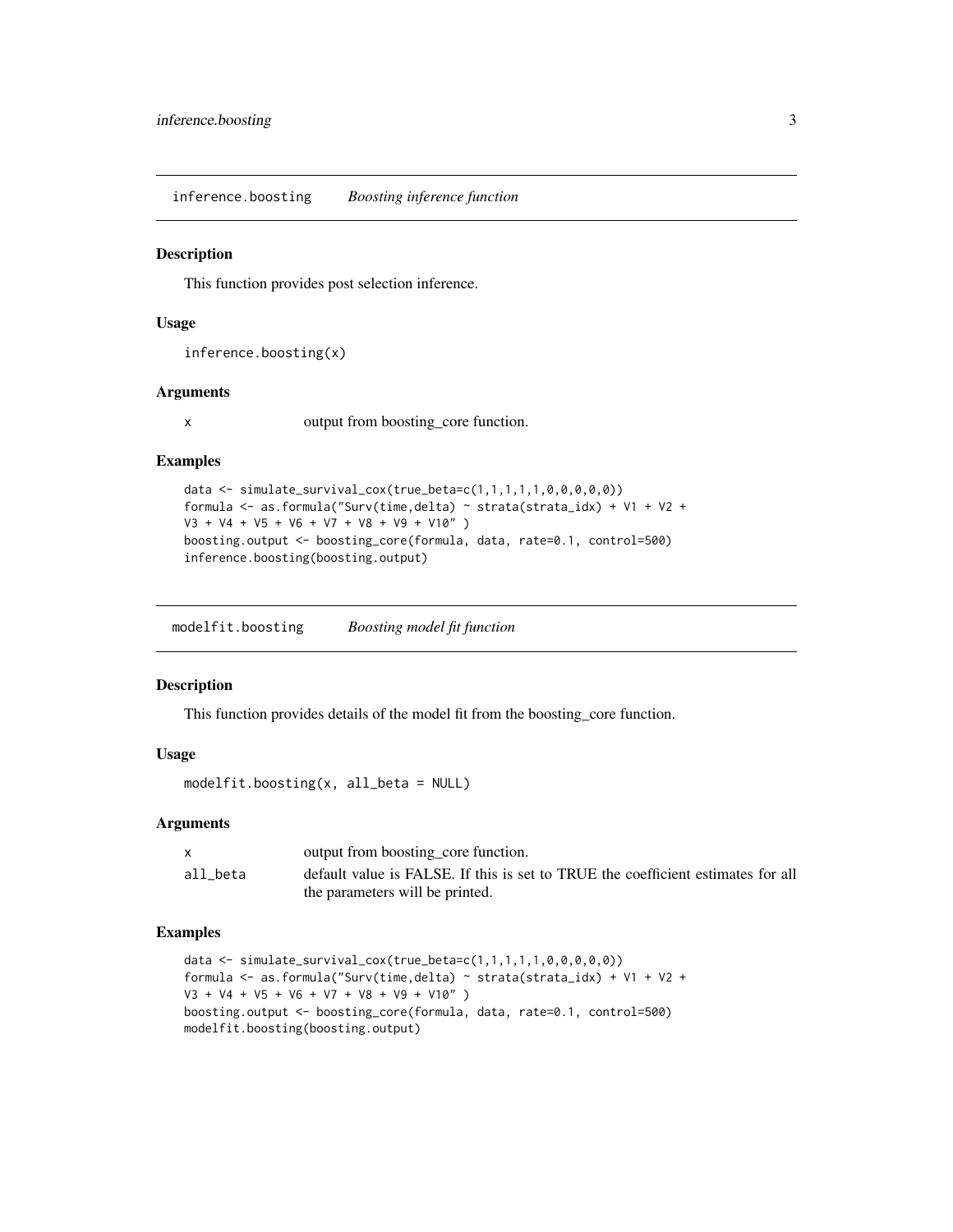<span id="page-3-0"></span>

#### Description

This function allows you to visualize the coefficient paths of the boosting algorithm.

# Usage

```
## S3 method for class 'boosting'
plot(x, y = NULL, type = "frequency", ...)
```
# Arguments

| X        | output from the boosting core function.                                                                                                                                                                       |
|----------|---------------------------------------------------------------------------------------------------------------------------------------------------------------------------------------------------------------|
| У        | y coordinates of plot, default is NULL.                                                                                                                                                                       |
| type     | specifies type of coefficient plot. Default value is frequency which plots the<br>proportion of variables selected. Alternatively type set to "coefficients" plots<br>the coefficient path for each variable. |
| $\cdots$ | ignored                                                                                                                                                                                                       |

# Examples

```
data <- simulate_survival_cox(true_beta=c(1,1,1,1,1,0,0,0,0,0))
formula <- as.formula("Surv(time,delta) ~ strata(strata_idx) + V1 + V2 +
V3 + V4 + V5 + V6 + V7 + V8 + V9 + V10" )
boosting.output <- boosting_core(formula, data, rate=0.1, control=500)
plot.boosting(boosting.output)
plot.boosting(boosting.output, type="coefficients")
```
predict.boosting *Boosting predict function*

# Description

This function predicts the hazard ratio for each subject in the input dataset.

# Usage

```
## S3 method for class 'boosting'
predict(object, new_data = NULL, ...)
```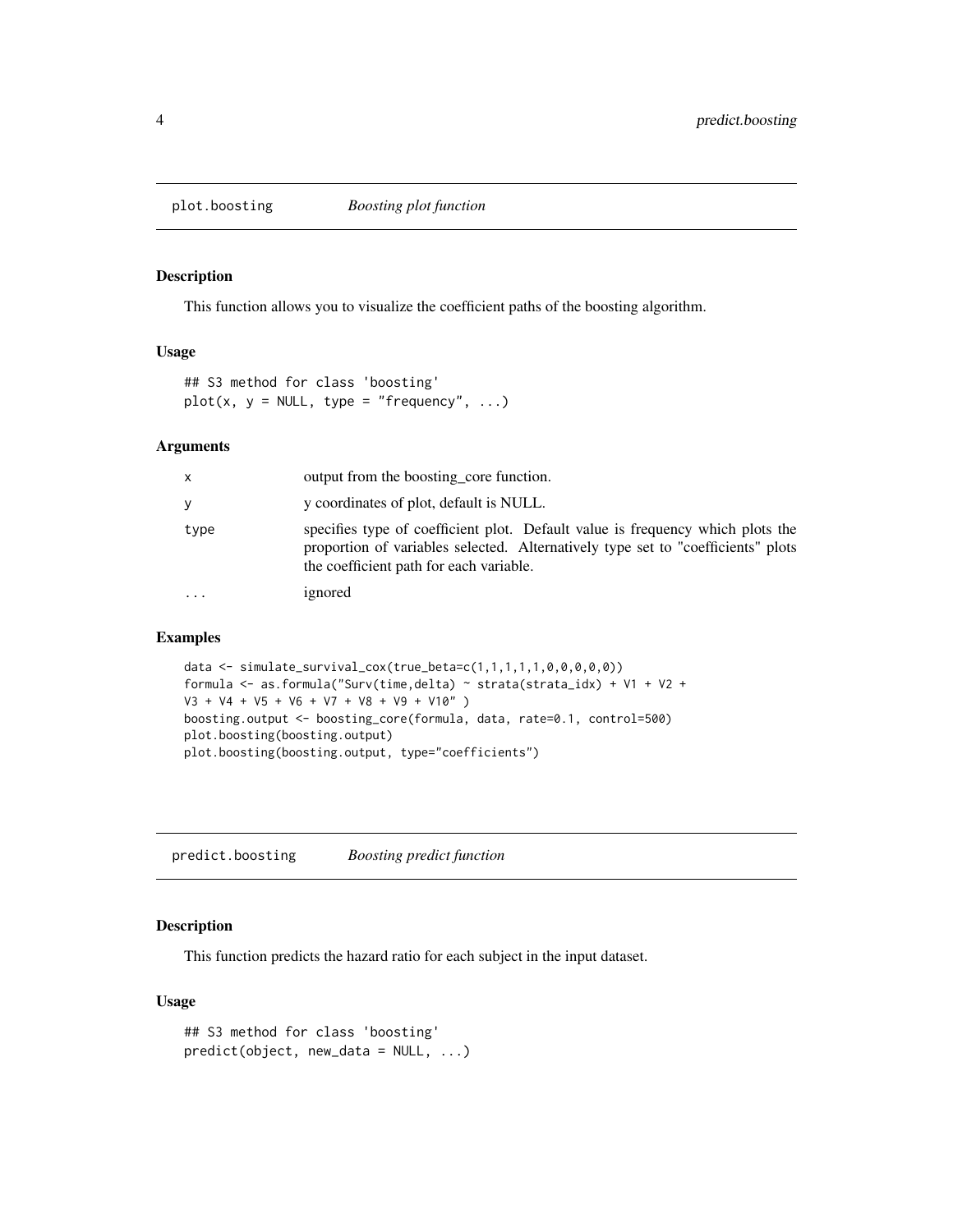# <span id="page-4-0"></span>print.boosting 5

#### **Arguments**

| object   | output from boosting core function.                                                                    |
|----------|--------------------------------------------------------------------------------------------------------|
| new_data | data frame used for prediction. Default is NULL and will use data specified for<br>boosting algorithm. |
| $\cdots$ | ignored                                                                                                |

#### Value

vector of the hazard ratio for each observation relative to the sample average.

#### Examples

```
data \le simulate_survival_cox(true_beta=c(1,1,1,1,1,0,0,0,0,0))
formula <- as.formula("Surv(time,delta) ~ strata(strata_idx) + V1 + V2 +
V3 + V4 + V5 + V6 + V7 + V8 + V9 + V10" )
boosting.output <- boosting_core(formula, data, rate=0.1, control=500)
predict.boosting(boosting.output)
```
print.boosting *Prints the call and coefficients from boosting model selection*

#### Description

This function displays the coefficient estimates of all variables from a model generated with the boosting\_core function.

#### Usage

## S3 method for class 'boosting'  $print(x, \ldots)$ 

# Arguments

|   | output from boosting_core function. |
|---|-------------------------------------|
| . | ignored                             |

#### Value

list containing the coefficient vector and function call.

```
data <- simulate_survival_cox(true_beta=c(1,1,1,1,1,0,0,0,0,0))
formula <- as.formula("Surv(time,delta) ~ strata(strata_idx) + V1 + V2 +
V3 + V4 + V5 + V6 + V7 + V8 + V9 + V10" )
boosting.output <- boosting_core(formula, data, rate=0.1, control=500)
print(boosting.output)
```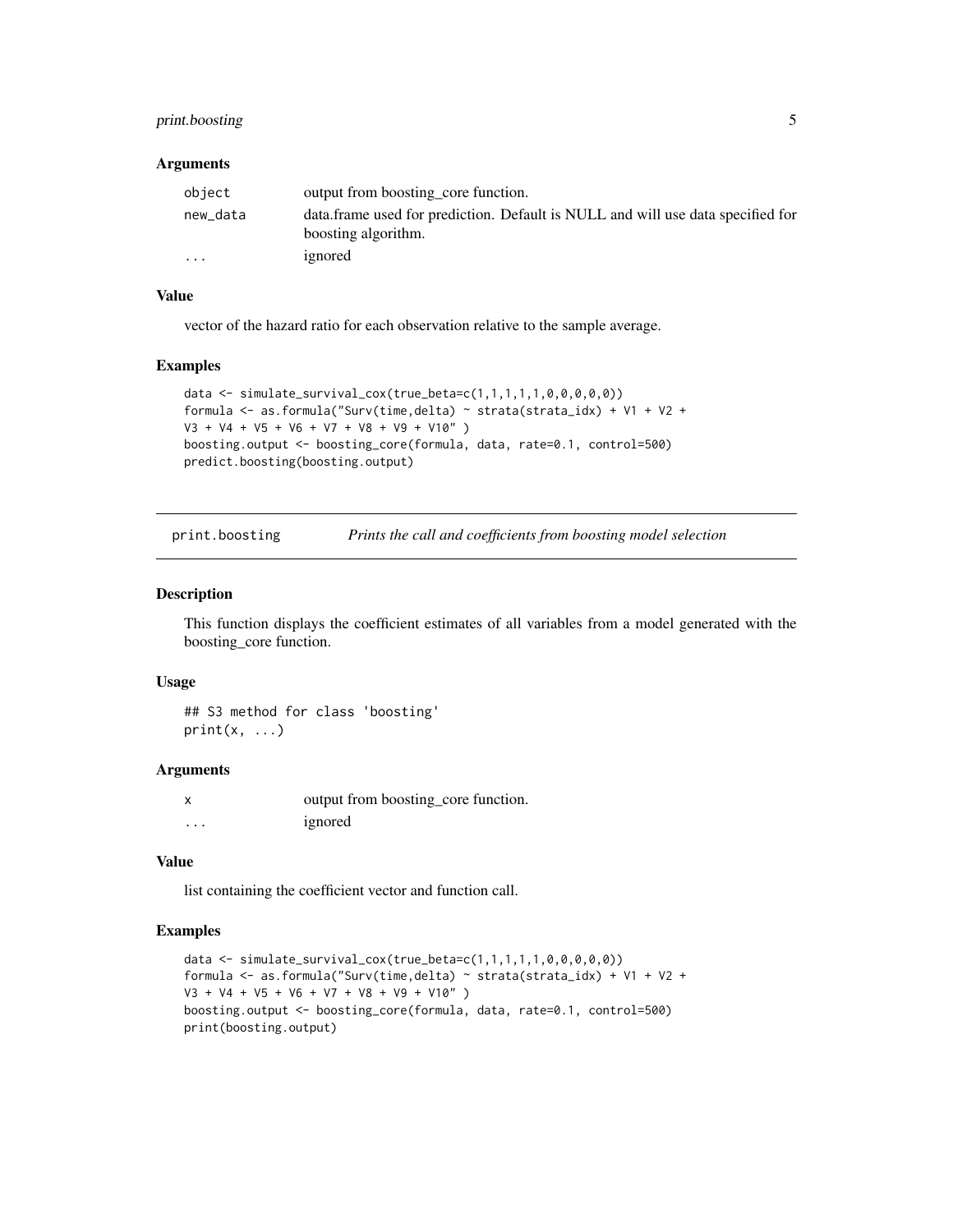<span id="page-5-0"></span>simulate\_survival\_cox *Simulating survival data*

#### Description

This function allows you to simulate stratified survival data.

### Usage

```
simulate_survival_cox(true_beta, base_hazard = "auto",
 base_hazard_scale = NULL, base_hazard_shape = NULL,
 num_strata = 10, input_strata_size = 50, z_matrix = NULL,
 cov_structure = "diag", block_size = 1, rho = NULL,
 censor_dist = "unif", censor_const = 5, tau = Inf,
 normalized = F)
```
# Arguments

| true_beta         | Contains true parameter values to simulate from.                                                                        |
|-------------------|-------------------------------------------------------------------------------------------------------------------------|
| base_hazard       | Baseline hazard distribution. Default is set to exponential, "weibull" is also<br>available.                            |
| base_hazard_scale |                                                                                                                         |
|                   | Scale parameter used if baseline hazard distribution is weibull.                                                        |
| base_hazard_shape |                                                                                                                         |
|                   | Shape parameter used if baseline hazard distribution is weibull.                                                        |
| num strata        | Number of strata to simulate, default is 10.                                                                            |
| input_strata_size |                                                                                                                         |
|                   | Average sample size of each stratum, default is 50.                                                                     |
| z_matrix          | Covariate matrix. Default is NULL, will be simulated as multivariate normal if<br>not provided.                         |
| cov_structure     | Covariance structure. Default is "diag" could also be "ar" for AR1 or "cs" for<br>compound symmetry.                    |
| block_size        | Block size used for covariance structure. Default value is 1.                                                           |
| rho               | Correlation parameter used for "ar" or "cs" covariance structure.                                                       |
| censor_dist       | Censoring distribution, default is "unif" for uniform distribution. Exponential<br>distribution is used if set to "exp" |
| censor_const      | Parameter used to specify the censoring distribution. Default value is 5.                                               |
| tau               | Positive scalar used to represent possible follow up time. Default is Inf.                                              |
| normalized        | Logical parameter representing whether or not the covariate matrix should be<br>normalized. Default is FALSE.           |

### Value

a matrix with survival time (time), event indicator (delta), stratification variable (strata\_idx), a vector for each variable specified by the true\_beta.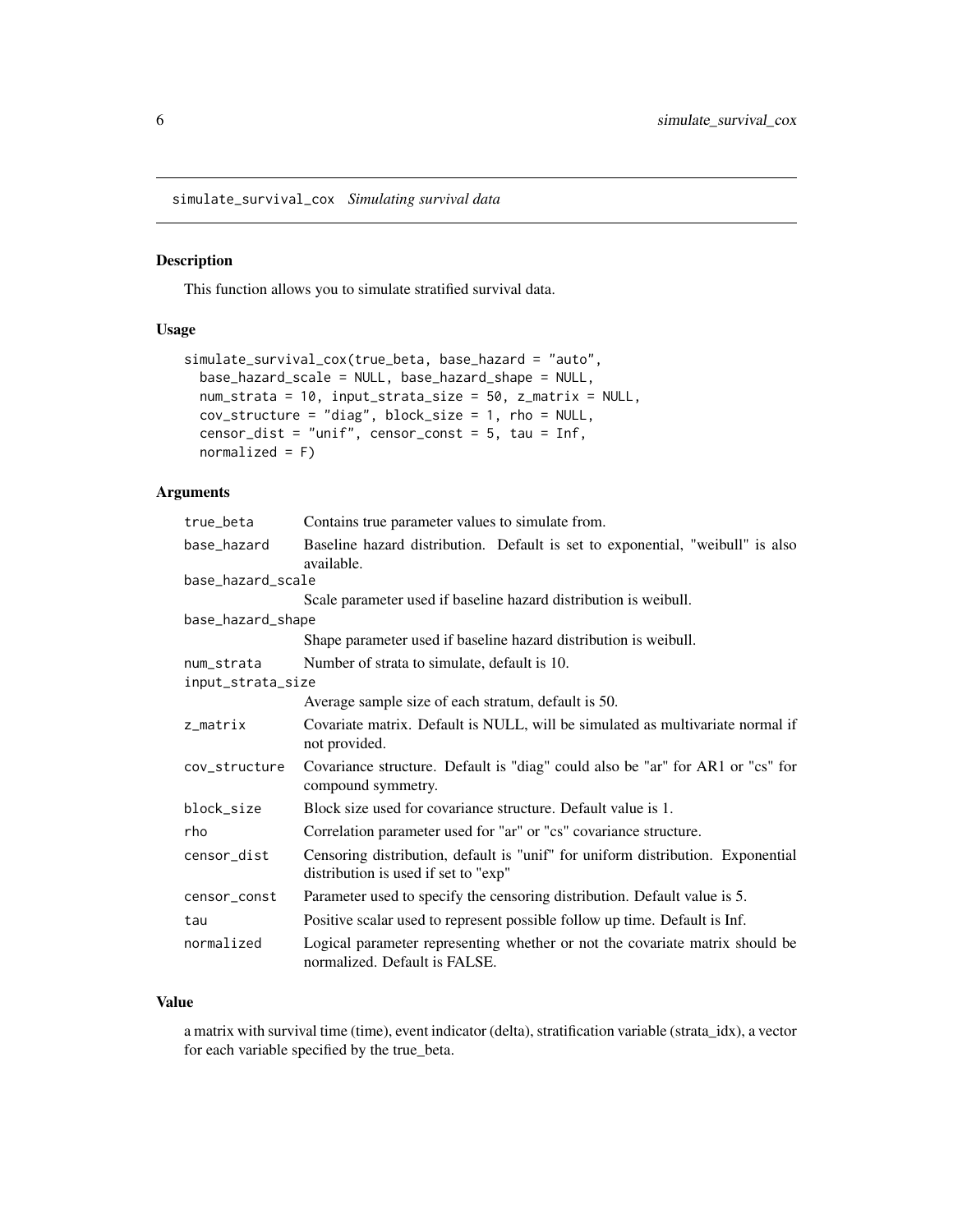# <span id="page-6-0"></span>strata.boosting 7

#### Examples

```
toyData <- simulate_survival_cox(true_beta=c(1,1,1,1,1,0,0,0,0,0),
base_hazard="weibull", base_hazard_scale=rep(1,5), base_hazard_shape=rep(2,5),
num_strata=5, input_strata_size=100, cov_structure="diag", block_size=2,
rho=0.3, censor_dist="unif", censor_const=5, tau=Inf, normalized=FALSE)
any(duplicated(toyData$time))
z \leftarrow \text{as_matrix}(toyData[, -c(1,2,3)]
```
strata.boosting *Stratification function*

# Description

This function assists in evaluating whether the supplied variable is useful for stratification when fitting a cox proportional hazards model.

# Usage

strata.boosting(x, survival.time, split = "median")

# Arguments

| X     | variable that may be used for stratification, can be categorical or continuous. |
|-------|---------------------------------------------------------------------------------|
|       | survival, time vector of survival time corresponding to input vector x.         |
| split | specifies how to split a continuous variable. Default is median value.          |

# Value

Generates a plot and table. Table displays the quartiles of the groups of x. A boxplot is also generated to display the distributions of the groups in x visually.

```
data <- simulate_survival_cox(true_beta=c(1,1,1,1,1,0,0,0,0,0))
strata.boosting(data$strata_idx, data$time)
```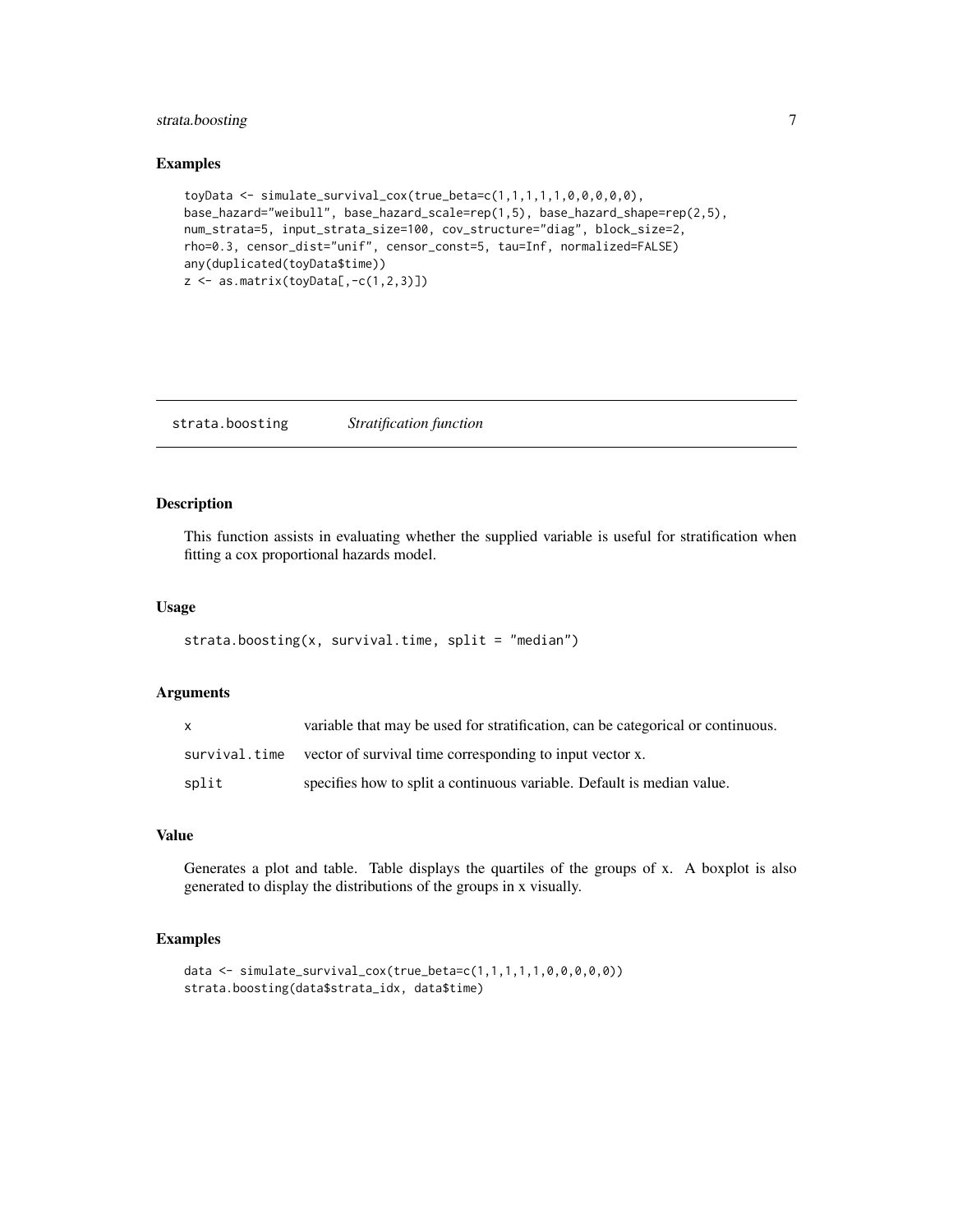<span id="page-7-0"></span>summary.boosting *Summary of boosting model selection*

### Description

This function displays the variables selected from a model generated with the boosting\_core function.

#### Usage

## S3 method for class 'boosting' summary(object, ...)

# Arguments

| object   | output from boosting_core function. |
|----------|-------------------------------------|
| $\cdots$ | ignored                             |

# Value

list containing the coefficient vector, number of boosting iterations, and resulting formula from the variable selection.

```
data <- simulate_survival_cox(true_beta=c(1,1,1,1,1,0,0,0,0,0))
formula <- as.formula("Surv(time,delta) ~ strata(strata_idx) + V1 + V2 +
V3 + V4 + V5 + V6 + V7 + V8 + V9 + V10" )
boosting.output <- boosting_core(formula, data, rate=0.1, control=500)
summary.boosting(boosting.output)
```